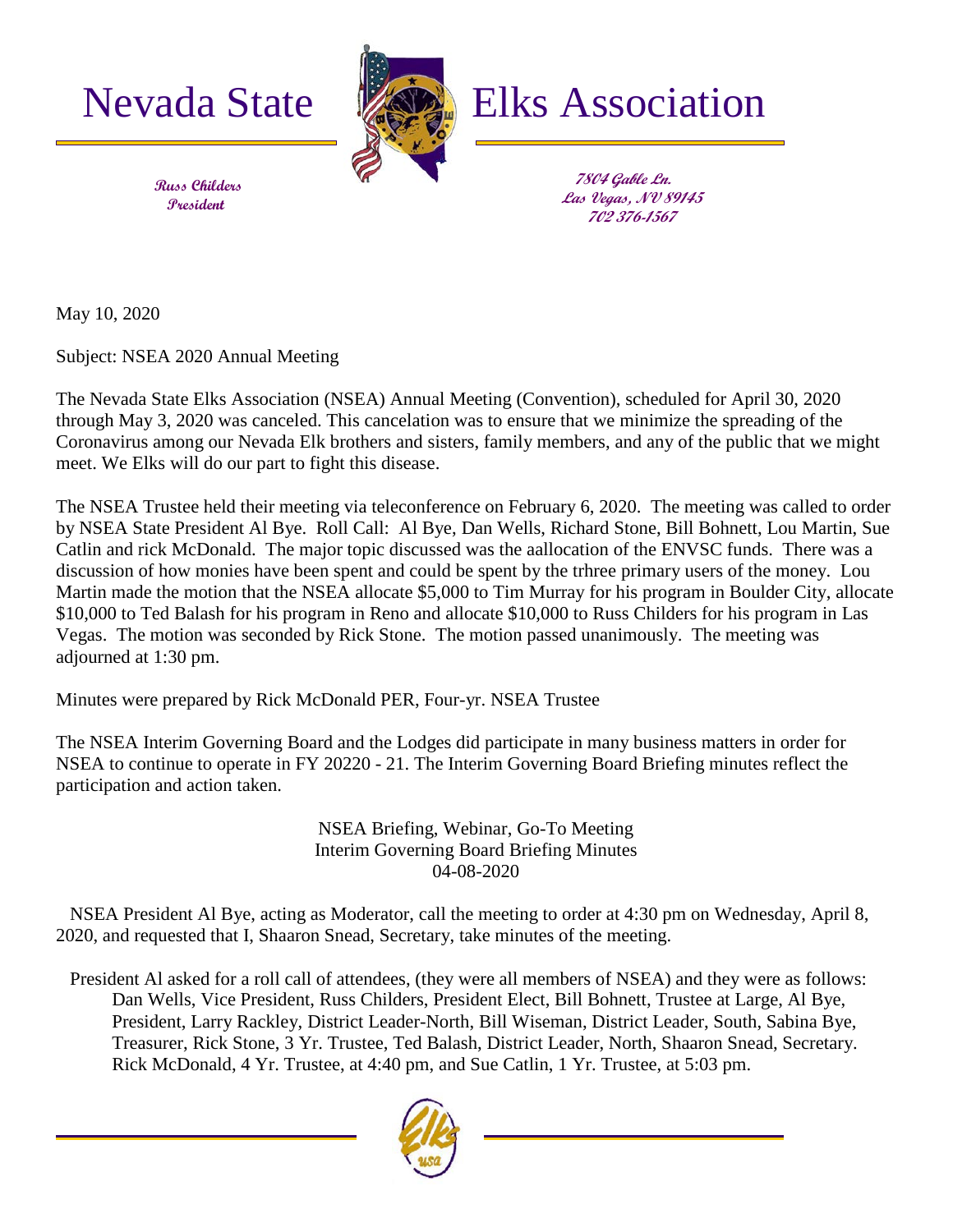President Al asked that we all raise a hand and state our name when called upon, and when asking to speak.

 President Al, "I have sent out emails to all ER's, and Lodge Secretaries requesting that Lodge Secretaries send email the Lodge's list of Delegates (Not more than 10) Their emails included, to NSEA Secretary, Shaaron Snead and Bill Wiseman. Bill already has the information on all Representatives, and he will be uploading this information into the Balloting program. This list needs to be sent no later than Wednesday, April 15, 2020.

A separate email was sent to each Committee Chair asking for their reports to be sent no later than April  $30<sup>th</sup>$ . Bill Wiseman, Balloting information, SMP MOU, and other information is on the nsea-elks.org website. You can look at the voting procedures and info using "test".

 Ted Balash & Bill Wiseman. Discussion, clarification on the voting. It will be a simple ballot of yes or no choice, except for the SMP Budget, there will be a line item, write in item (yes or \_\_\_\_\_) if needed.

 Bill Bohnett - if the budgets are approved, do the Trustees still have to have a meeting- Al, Bye, Bill Wiseman - .discussion….they will have already had the budget mtg. and they can have a "go-to" meeting if needed. Things should be close to normal, as in the regular business meeting.

 Nominations – The nominations will be on Lodge Letterhead, signed by the ER, and President of PER Assn. This will be considered the nomination. Discussion followed.

 When the ballots are in and tallied, the results will be given to Secretary Shaaron. Shaaron will give the results to Russ Childers who will contact all those to be installed, the elected and appointed Officers.

 Discussion by Bill Wiseman as to how the balloting, election, and Officer Obligation could be handled. By Go-To Meeting, electronically, or by written acceptance of the Obligation form indicating Officer's position, signed and dated. Russ Childers was asked his opinion as he will be the President and after more discussion.

A motion was made by Russ Childers, and  $2<sup>nd</sup>$  by Bill Bohnett to accept an electronic ballot of the issues and Officer Nominations in lieu of a Business Meeting. More discussion, and President Al, called for the question. Secretary Shaaron Snead, read the motion and President Al conducted the ballot. The results were:

Dan Wells, yes, Rick Stone, yes, Russ Childers, yes, Rick McDonald, yes, Bill Bohnett, yes, Sue Catlin, yes. Motion Passed.

President Al, - Jim Grillo has requested that the Vice President and President Elect submit a yearly spreadsheet of their activities for the year as Vice President and President Elect. Including dates, times, mileage etc. President Al has given each a copy for reference.

 Rick Stone had questions about the Committee Chair reports, hours and miles request. It was answered by Bill Wiseman, and Shaaron Snead.

 President Al, thanked us for joining in on this go-to meeting, and he adjourned the meeting At 5:14 pm.

Respectively Submitted,

Shaaron Snead, NSEA Secretary

The NSEA Committee Chairpersons did submit their written reports to the NSEA Officer that their committee is under and to Shaaron Snead, NSEA Secretary.

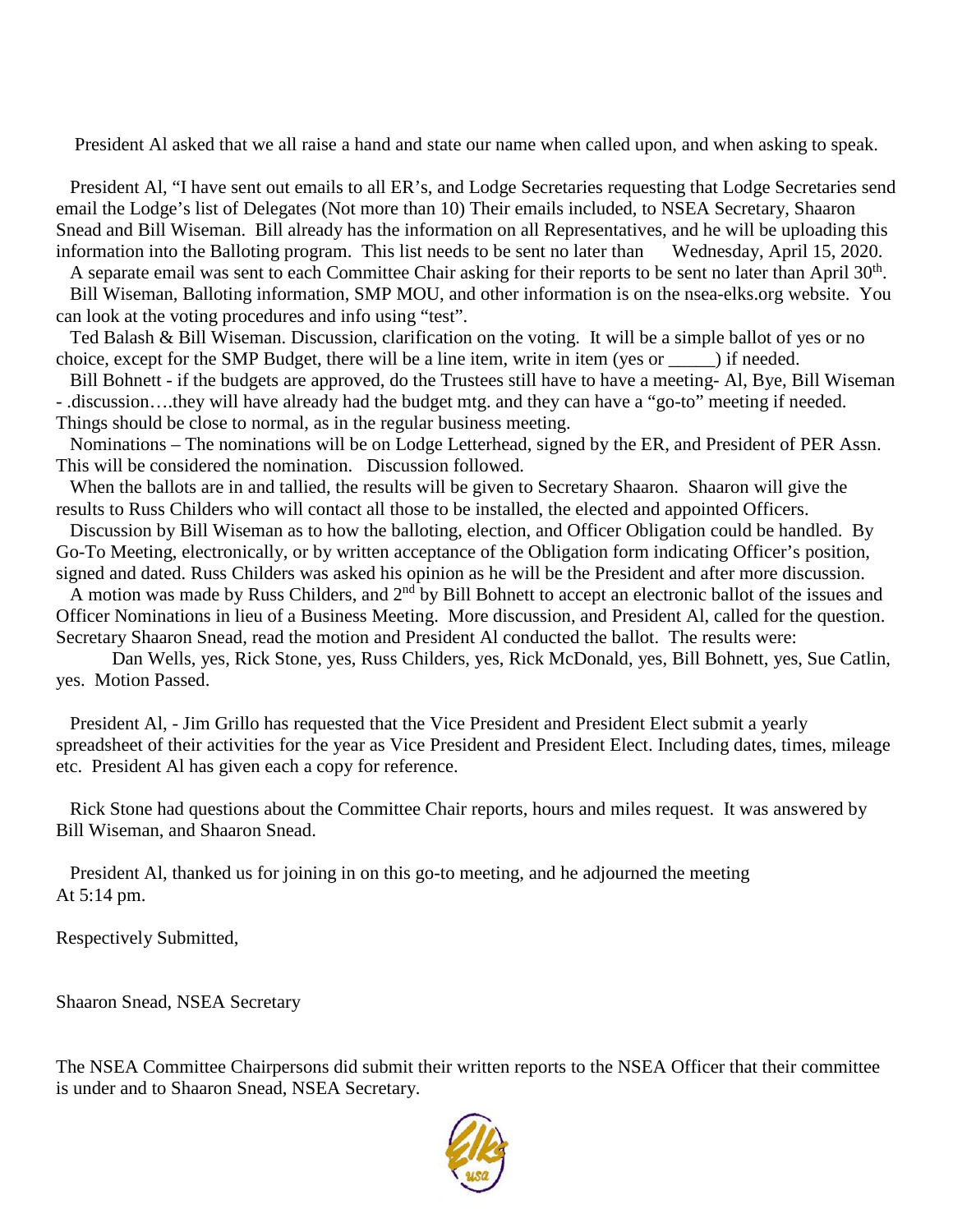Nominations where: Ben Reed, PER 4 yr. Trustee, Bill Bohnett,PSP, one yr. Trustee, Ron Douglas, PER SMP 3 yr. Trustee, Kris Weiling, SMP 3 yr. Trustee, Danny Wells, PDD, Pres. elect, Debbie Osking, PDD, VP. Voting for SMP 3 yr. Trustee took place with Kris Weiland filling that position.

Following the recommendations for nominations and election of elected and appointed Officers and Trustees, the installation of the  $2020 - 21$  Officer took place.

NSEA Officers for 2020-2021:

President, Russ Childers, President elect, Danny Wells, Vice President, Debbie Oskin, Treasurer, Sabina Bye, Secretary, Shaaron Snead, One yr. Trustee, Bill Bohnett, Trustee at Large, Al Bye, Chaplain, Sue Buffamonte, Tiler, Bill Oskin, Sergeant at Arms, Jack Eslinger, Organist, Steve Waranietz,NSEA Ben Reed, PER,4 yr. Trustee, Bill Bohnett, PSP, one yr. Trustee, and Kris Weiland, SMP 3 yr. Trustee.

Fraternally yours,

Dee Boskie, PSP Interim NSEA Secretary

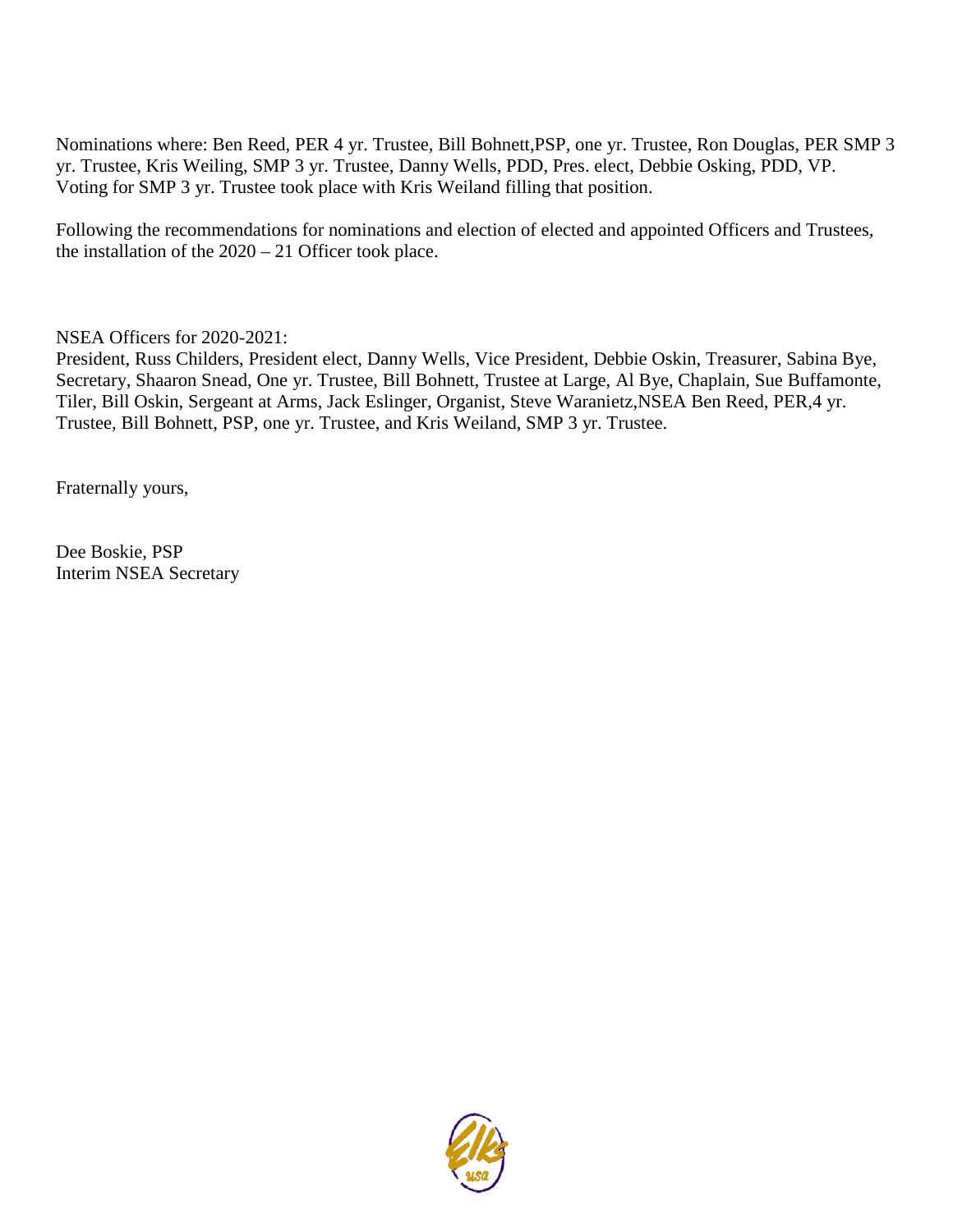



Nevada State Elks Association

1525 W. High Pointe Ct Minden, NV 89423-9222 775 267-9167 ssbye@charter.net

NSEA Treasurer

## TREASURER'S REPORT April 30, 2020

The following is the Treasurer's Report for Fiscal Year May 1, 2019 through April 30, 2020: (Amounts are rounded to the nearest dollar)

| <b>General Fund:</b>         |     |             |
|------------------------------|-----|-------------|
| <b>Checking Account</b>      |     | 45,417<br>S |
| <b>Money Market</b>          | (1) | 26,740      |
| Waddell & Reed Invest. Acct. | (2) | 160,000     |
| <b>Total Revenue</b>         |     | 53,886      |
| Les: Total Expenses          |     | 32,439      |
| Net Income                   |     | \$21,447    |

**(1)** This account had no activity and the bank charged us a \$5 inactivity fee **(2)** Unrealized gain on investments as of 3/31/2020 is \$15,305; the large drop is due to the impact COVID 19 had on the stock market.

## **Charity Fund:**

| <b>Checking Account</b>                      | \$123,258          |
|----------------------------------------------|--------------------|
| <b>Total Revenue</b><br>Less: Total Expenses | 170,275<br>139,172 |
| Net Income                                   | \$31,103           |

The Balance Sheets and P&L vs. Budget Statements for the General Fund and the Charity Fund are attached to this report.

As of this writing, there are no invoices due or payment requests.

As of today, my total hours and miles spent on Treasurer duties from November 23, 2019 to April 30, 2020 are: 76 hrs. and 1,568 mi.

Fraternally yours,

Japina Bye

Sabina Bye, PER NSEA Treasurer

Attachments

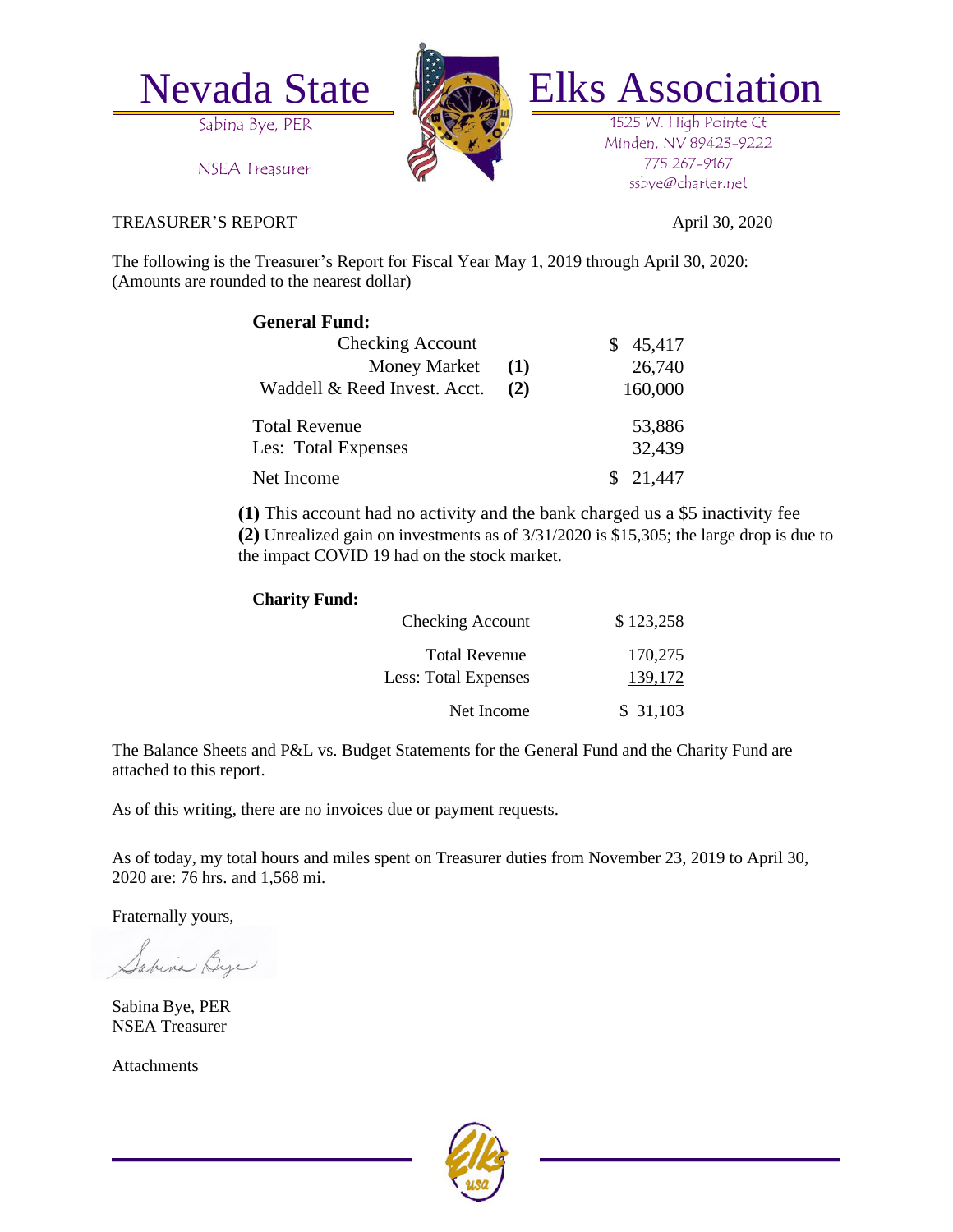## **NSEA Charities Fund, Inc. Balance Sheet As of April 30, 2020**

#### **ASSETS**

| <b>Current Assets</b>         |            |
|-------------------------------|------------|
| <b>Checking/Savings</b>       |            |
| 10215 - Checking-Charity      | 123,257.91 |
| <b>Total Checking/Savings</b> | 123,257.91 |
| <b>Total Current Assets</b>   | 123,257.91 |
| TOTAL ASSETS                  | 123.257.91 |

#### **LIABILITIES & EQUITY**

# **Equity**

| 30000 - Opening Balance Equity  | 78,367.10  |
|---------------------------------|------------|
| 32000 - Unrestricted Net Assets | 13,788.21  |
| <b>Net Income</b>               | 31,102.60  |
| <b>Total Equity</b>             | 123,257.91 |
| TOTAL LIABILITIES & EQUITY      | 123,257.91 |